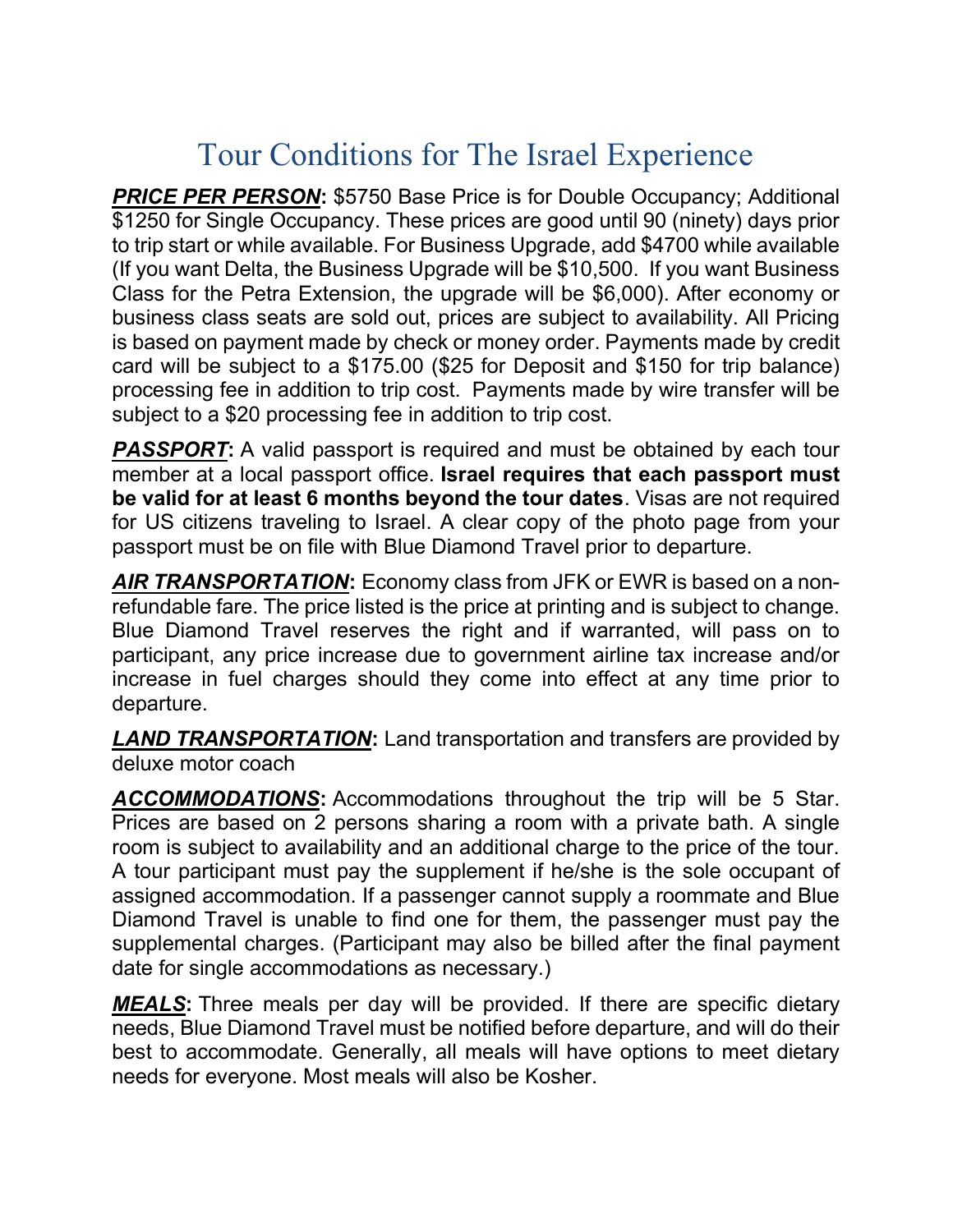**INSURANCE:** Acting only as a liaison for suppliers, the Tour Host(s) and Blue Diamond Travel are not responsible for damage, loss or theft of luggage or personal belongings or personal injury, accident and/or illness. It is important that you have adequate insurance to cover the above-mentioned possibilities. TRIP CANCELLATION/ TRAVEL DELAY/MEDICAL INSURANCE IS STRONGLY RECOMMENDED. For more information on purchasing trip insurance go to www.thegreatesttripinsurance.com

**CHANGES:** Tour conditions are subject to governmental ARC/IATA, and airline regulations in effect at the date of/or during this tour. The airline and land rates are quoted in US dollars and are subject to change. Every effort will be made to prevent an increase in the price of the tour.

**RESPONSIBILITIES:** By registering for this tour, I agree that the Tour Host(s) or Blue Diamond Travel LLC, its members, its agents, employees, principles, or affiliates will not be liable for any loss, injury or damage to me or my belongings or otherwise, in connection with any accommodations, transportation or other services, resulting directly or indirectly from any occurrences, including breakdown of equipment, strikes, theft, delay or cancellations of/or changes in itinerary or schedule, etc. Travel Documents, as well as compliance with customs regulations, are the responsibility of the individual tourist.

REGISTRATION & DEPOSIT: A deposit of \$500 (\$300.00 is non-refundable) per person is required within 10 days of registration. Registrations received inside thirty (30) days of departure must be accompanied by full payment.

**PAYMENTS:** Deposit of \$500 must be paid within ten (10) business days of reservation. Invoices will be emailed to the billing address on file 3-4 weeks before payment due dates. 50% of total cost per passenger must be paid by October 11, 2022, and trip must be paid in full by January 11, 2023. Payments can be made by wire, check, money order, Credit Card or PayPal. Payment by credit card will result in a \$175 processing fee, wires will consist of \$20 wire fee. NOTE: A reservation not fully paid by the January 11, 2023 deadline is subject to cancellation, for which Tour Operator/Tour Host is not to be held responsible.

CANCELLATIONS AND REFUNDS: If a passenger cancels his/her tour, there will be a minimum cancellation fee of three hundred dollars (\$300) per person to cover the administrative costs (this is the non-refundable part of the deposit), plus any airline deposits that are non-refundable and paid (subject to the discretion of the individual airline). For cancellations made 75-90 days before departure the full \$500 deposit will be forfeited. All cancellations made 60-74 days before departure will be charged fifty percent (50%) of the full tour cost plus any fees levied by the airlines. There will be NO refund for cancellations